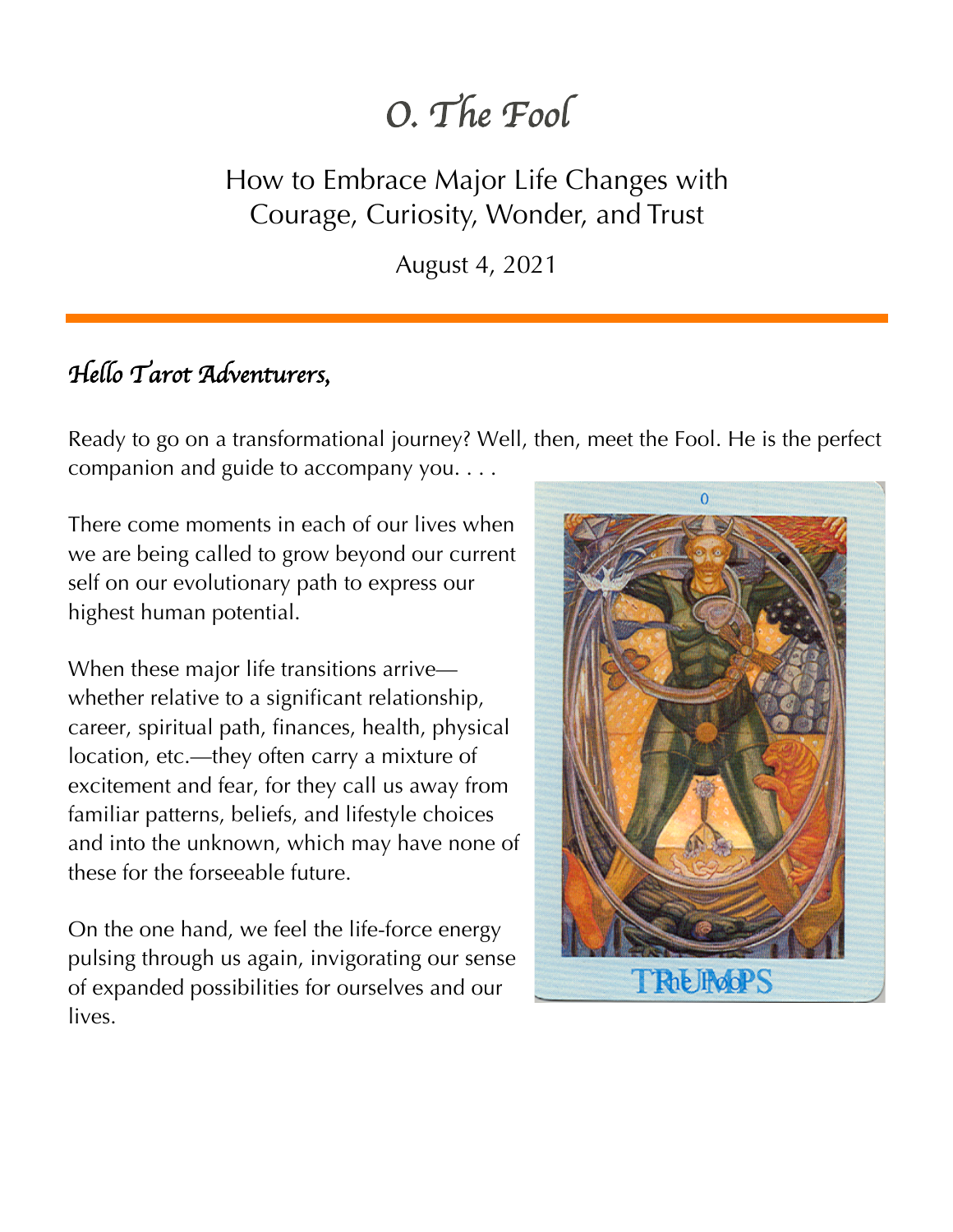On the other, we may feel fearful of our ability to trust the impulse for change and to successfully navigate new territory. Depending on the strength of our inner conviction, we may find ourselves pulled to stay with what feels safe and comfortable, even if it is not as vital and fulfilling as it once was.

What attitudes and behavior choices will best serve us as we try to figure out what to do about the major life changes that are beckoning? Do we stay with "same old, same old," or do we heed Life's call to grow beyond our current "box" and make a leap of faith into the unknown? How do we decide? Here is where the Fool can come to our aid.

#### **Qualities of the Fool**

The Fool (O), the first card of the 22 Major Arcana archetypes, is known for the qualities of courage, adventurousness, innocence, wonder, openheartedness, idealism, trust, creativity, freedom, and independence. He is nonjudgmental, is true to his own inner guidance, and has a propensity for exploring the unknown and taking risks.

He has much wisdom to share with us about how to approach major life transitions. To begin, here are some clarifying questions he might ask you:

- How does the idea of a new beginning fit into your life right now?
- What expanded possibilities are you being guided/invited/nudged to consider?
- What risks are you being called to take that are aligned with your heart's desire?
- What do you want to do with your life in the years to come?
- What unfilled dreams and desires exist in you?
- What direction/focus brings you joy to consider and perhaps also a little fear?

Self-examination is important when you are facing life-changing decisions. In answering these questions, be sure to remember that while the rational mind might be an expert at presenting pros and cons, it is critical to pay attention to the innate wisdom and guidance of your heart, spirit, and body as well.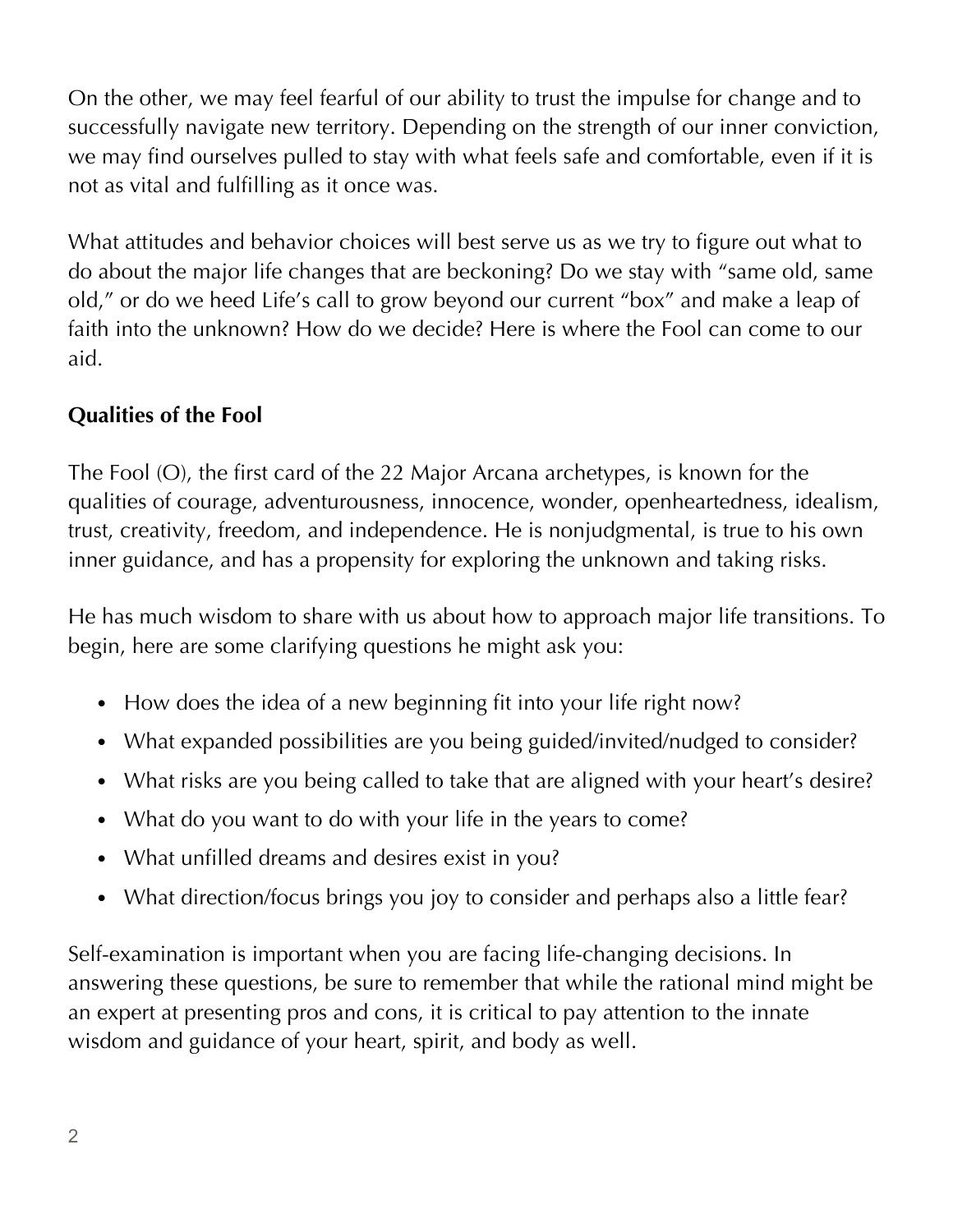#### **Symbolism of the Fool Card**

The energy of this card is one of bursting upon the scene, the first step forward, a leap of consciousness. In more traditional decks, the Fool is pictured at the edge of a cliff, symbolically standing on the brink of a new experience. His possessions are tied in a bundle on a stick he carries over his shoulder, and a dog is nipping at his heels.

In the Thoth deck, which has much more complex symbolism, he is striding forward with a focused gaze, an umbilical cord wrapped around him in four spirals. Various symbolic images are scattered throughout the card. Gerd Zigler, in *Tarot: Mirror of the Soul*, gives a general overview:

*The long umbilical cord, connection to cosmic oneness, wraps the Fool in four spirals. The possibility of rebirth is given on all four planes of human existence: spiritual, intellectual, emotional, and physical. The prerequisite is your readiness to change in all areas; your responsibility to self-development.* [p. 13]

Each spiral contains symbols, which we will touch on only briefly here:

- $\bullet$  1<sup>st</sup> spiral: cord is heart shaped (emotional rebirth)
- $2<sup>nd</sup>$  spiral: dove (vulnerability and sensitivity); butterfly (transformation); snakes (healing and health)
- 3<sup>rd</sup> spiral: intertwined children (relationships)
- $\bullet$  4<sup>th</sup> spiral: crocodile (creative powers); tiger (fear)

Though the tiger is biting his leg, the Fool is not distracted. He trusts that when he steps off the cliff, he will not be smashed to smithereens at the bottom of the canyon, but rather he will be lifted up on the wings of Spirit to pursue his path. He trusts his inner wisdom, which has guided him faithfully to this point.

#### **New Cycle**

The Fool represents the beginning of a new cycle in a person's life. On the Tree of Life of the Kabbalah, he connects Keter (pure Spirit, absolute will) and Chochmah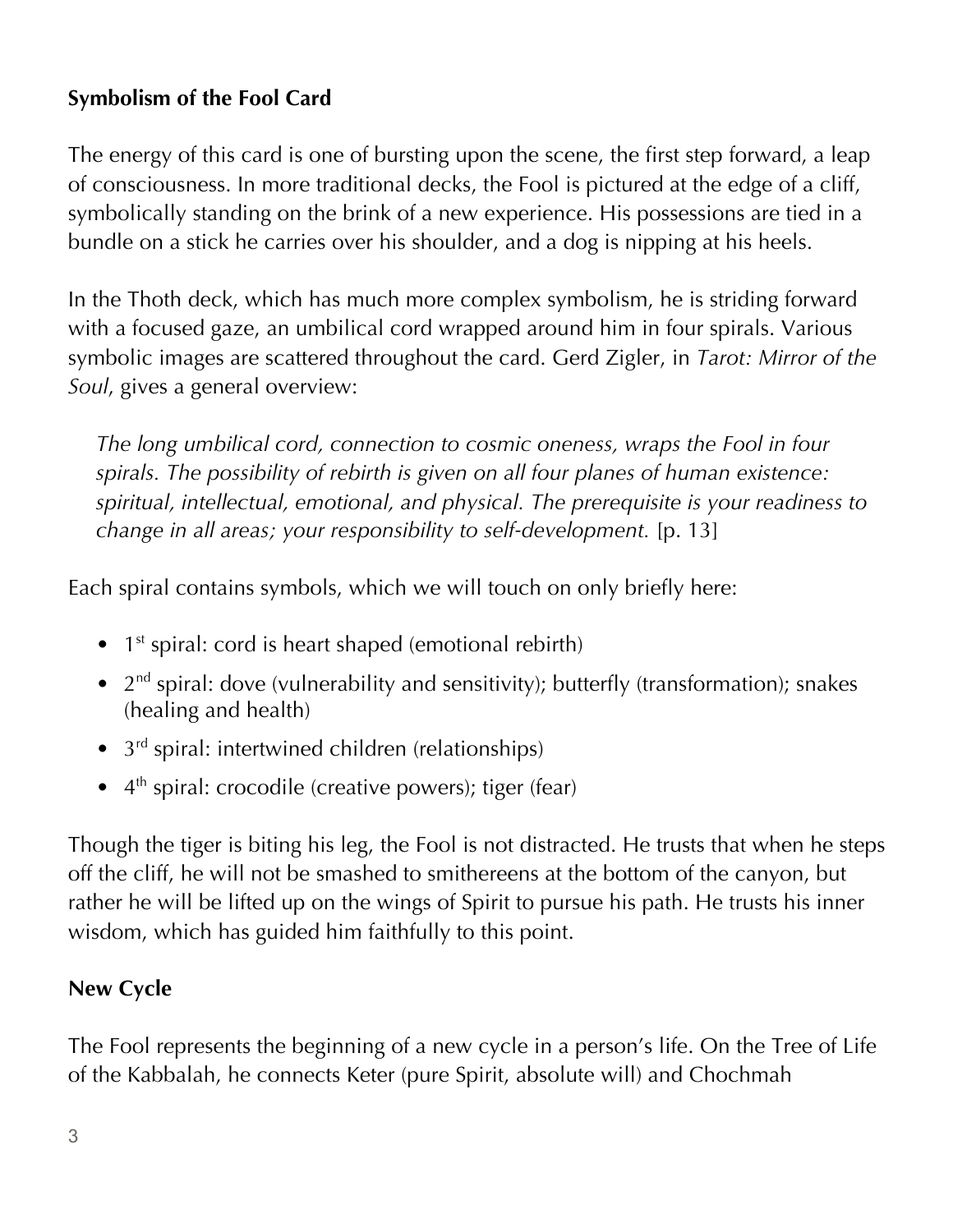(wisdom). *(See the Tree of Life diagram in the blog post listings.)* His natural home is the realm of Oneness, of all possibilities. He leaves this to set out on a quest to explore his next level of personal evolution.

Another way to think about it is that Spirit (our Higher Self, Universal Intelligence, Source, etc.) is about to begin another adventure in search of experience in time and space—the realm of manifestation.

This is a card of spring—the Fool is ever young, ever reborn. He is said to have the "heart of a child and the will of a warrior." He has purity of feelings and motive; he is innocent, emptied of attachments, preconceived attitudes or judgments, or a personal agenda.

He is wide open to the unusual, with no fixed idea of what should be. There are no limitations here—anything is possible! He is infinitely curious, knowing that each event, each set of circumstances, holds within it the opportunity to learn and evolve toward more authentic self-expression.

He refuses to live by fixed social standards of behavior; he is often ostracized by society but is the instrument that will transform it. He is the cosmic joker who sees *all*  life experiences as full of wonder, whether familiar or new. He delights in meeting the Divine in all forms.

#### **When You Get This Card in a Reading**

If the Fool card shows up in a reading, we are being encouraged to make a spontaneous move forward into the future without fear. We need to trust all to the Divine within: "The fool rushes in where angels [or 'wise men'] fear to tread."

The Fool is able to do this because he knows that *all* is Spirit—both the known and the unknown, all that is manifest and all that is unmanifest. There is no place where Spirit is not. Thus, we are never alone on our path, though it may sometimes feel that way.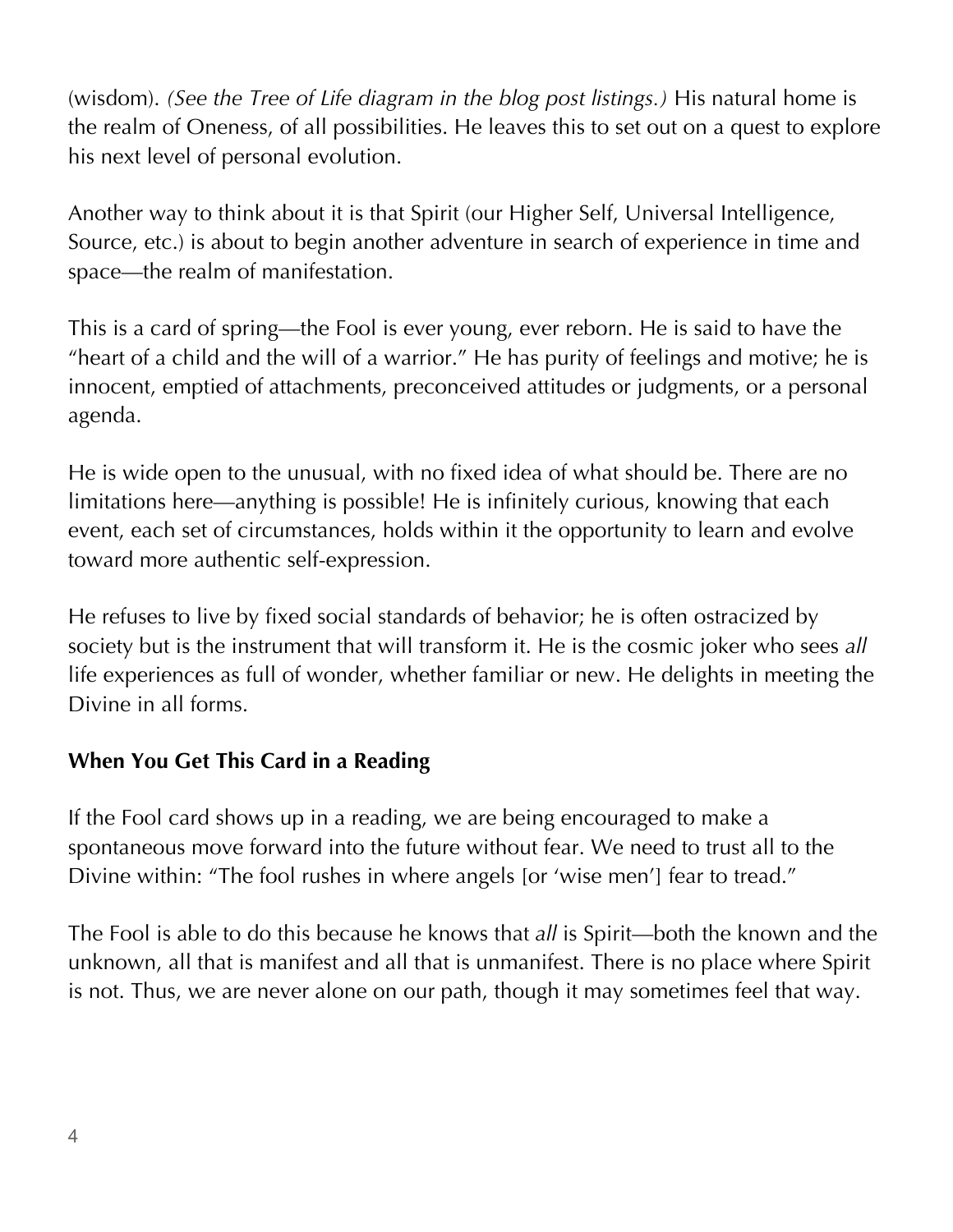In summary, his essential message is that each one of us must follow our own unique path and unique aspiration—we are here *on purpose* and *with a purpose* only we can fulfill. We can trust the flow of our personal evolution.

The truth is, we are infinitely becoming that which we already are; the potential is inherent in us or we would not be seeking it. We have to awaken and unlock the full expression of our true, authentic nature. Periodically, on the evolutionary path, we have to step off the cliff and go for it!

So, if the Fool speaks to you and waves you out past your comfort zone, make an intentional decision to say "Yes" to the call. Bring with you the tools of courage, consciousness, creativity, openheartedness, trust, wonder, and curiosity. You can be assured that you will grow from the experience and that you will attract good into your life.

#### **A Full-Blown Fool Experience**

Sometimes major change comes only to an aspect or two of our life a certain point, and other times it hits almost everything we hold dear at once! Remember at the beginning of this piece when I mentioned some of the major life-transition categories relationships, career, spiritual path, finances, health, and physical location? When several of these are involved, that's what I call a "full-blown Fool experience."

Our daughter has given me permission to briefly share her "Fool" story, which falls into this latter category. At 28, having been out of college for six years and having experienced some serious challenges as well as life-enhancing experiences during those years, she felt the call to expand her world and her skills, and to do something where she is making a more meaningful contribution to others.

For her, this meant applying to graduate schools at an older age than most aspiring graduate students. This required a significant investment of money for applications and to purchase a Graduate Record Exam preparation program, which necessitated extensive study to do well on it.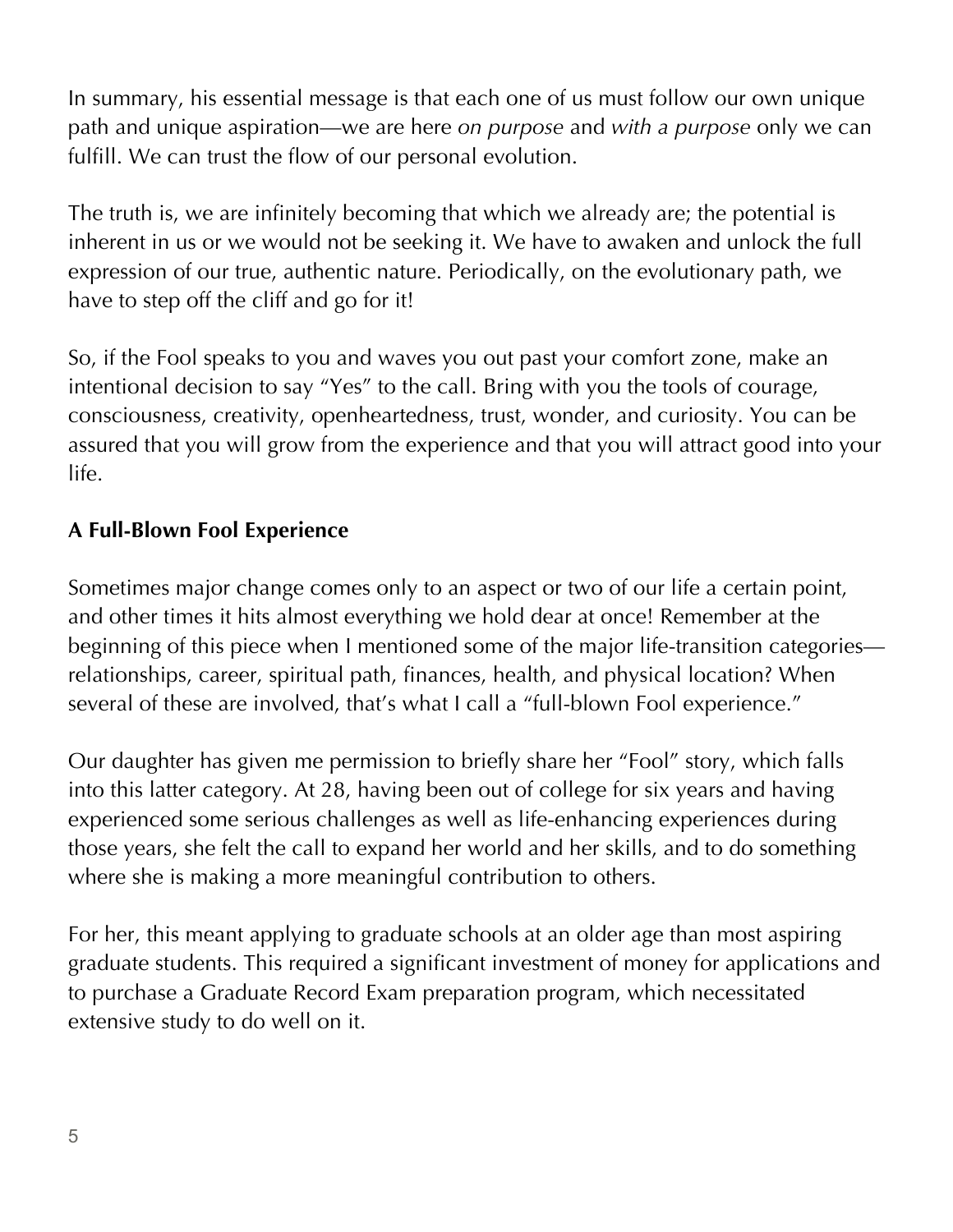Once in the throes of the application process itself, there was the pressure to do well in interviews, both to be accepted into a good school and then to be placed in an internship program, which is part of her school curriculum. Steadily and patiently, through periodic starts and stops, uncertainties, and frustrations, she forged ahead through the many details.

Her intuition led her toward selecting a school on the East Coast, which would take her far away from family, friends, and almost all that had been familiar in her life, having been raised in New Mexico and having attended an undergrad college in California. This courageous choice evoked some initial concerns by "well-meaning others," which she had to evaluate in herself:

- "It's too far away—you won't know anyone and you'll be lonely."
- "How will you ever pay for five years of graduate school? You'll be in debt forever."
- "The weather can be brutal in Boston—both in summer and winter! You won't be happy there."
- "The area is too expensive—how will you be able to afford the rent?"
- "You're doing well. Why don't you just stay where you are and continue working and making good money?" (Her employer offered her a managerial position and more money to stay for another year before going off to school.)

Through this process, she has held to her vision and continued to trust her inner knowing that this is the right program, the right timing, and the right environment for her at this stage of her life. And with that attitude and commitment to her goals, more and more pieces have been falling into place, including finding a charming, safe, and affordable place to live.

So now, at 29, she is scheduled to move east this summer to begin her new life. Like the Fool, she is looking upon this time of major change as an adventure and an opportunity to pursue her dreams. The entire process has reinforced that she has the ability to overcome obstacles and persevere in challenging situations. She is trusting her inner guidance that "it will all work out" and is confident that she doesn't have to know in advance what the exact details of that will look like.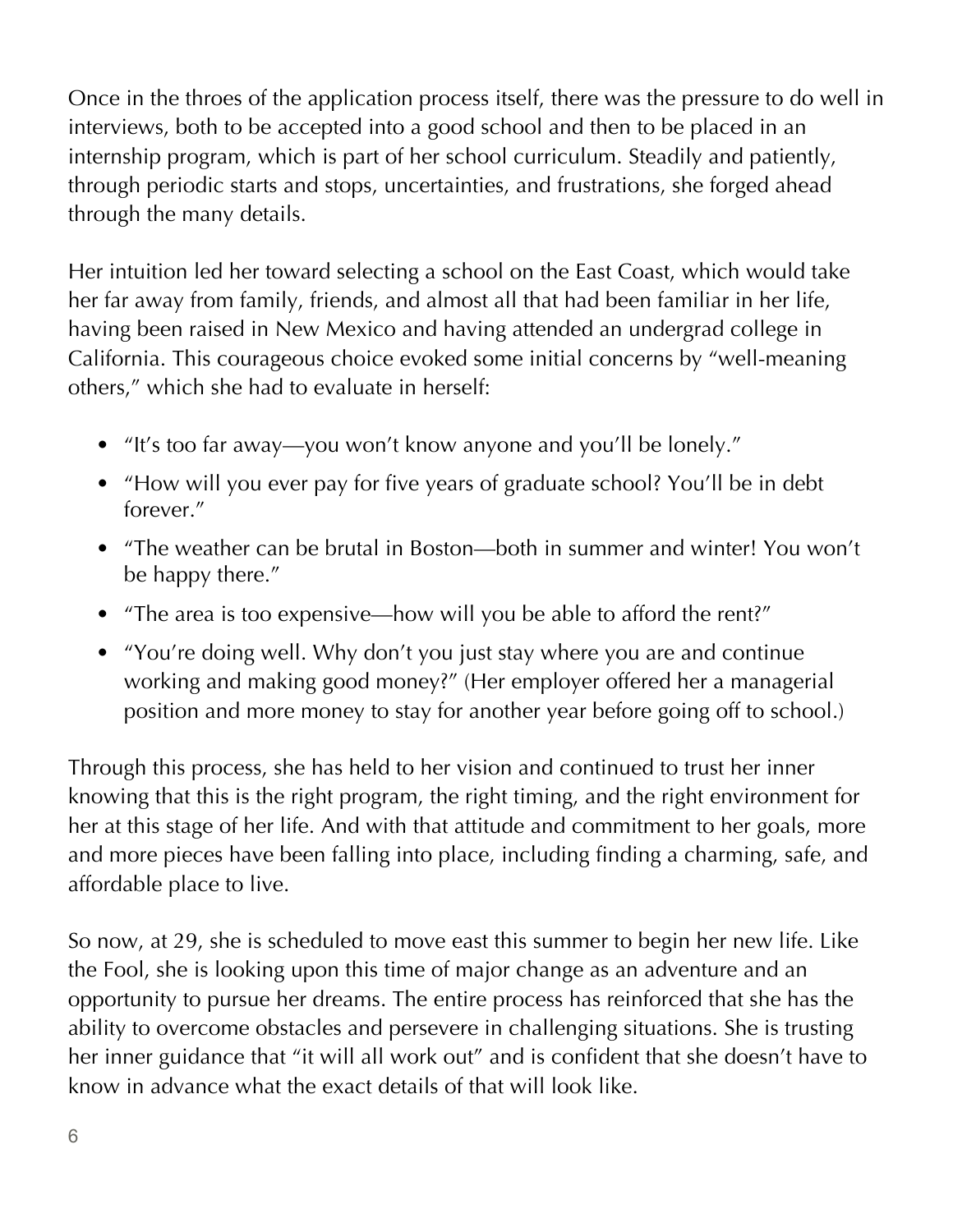We are in awe of her courage, determination, and willingness to follow her unique path, and no one else's. I'm sure the Fool is applauding along with us.

#### **Symbolic Correspondences**

For those who are interested in the Fool's correspondences in other mystical systems, as represented in the Thoth deck, here are a few that are useful:

- Astrology: Uranus (sudden, unexpected change, freedom)
- Hebrew letter: Aleph ("ox")
- Tree of Life: Path 11, connecting Keter (pure Spirit, absolute will, all possibiities) and Chochmah (wisdom)
- Element: air
- Greek mythology: Dionysus, the Greek god of spring

Sometimes we understand symbolism more clearly in a system with which we are better acquainted. Though we are not exploring these correspondences in depth here, being aware of them can be useful in broadening your understanding of the energy of the Fool.

#### **Share Your "Fool" Stories**

I would love to hear your own "Fool" stories of leaving behind that which was no longer serving you and trusting that to which you were being called, even if your rational mind (and that of others) disagreed. What happened when you did this? Where are you now?

To send an anecdote to me, fill out the "Leave a Reply" information below. Please be sure to indicate whether you give your consent to this being publicly shared on this blog. (This can be done with your first name only if you prefer.)

May the courage, curiosity, wonder, and trust of the Fool guide your footsteps and life choices this week,